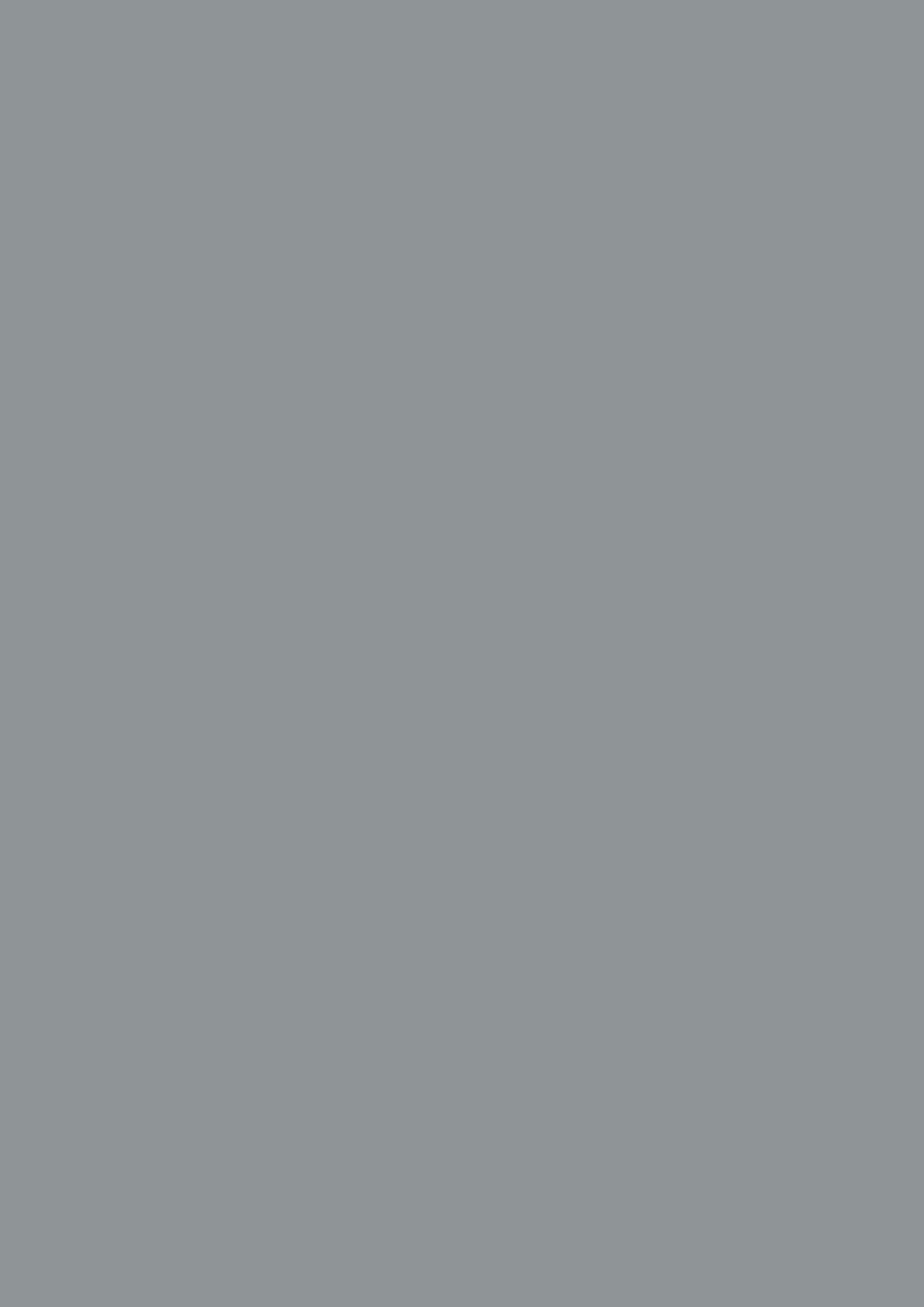The Arcs Wall Lamp is part of a series of arched designs created for HAY by Belgian duo Muller Van Severen. Formed from a continuous chain of curved arches that create an elegant, scalloped silhouette, the lamp provides a soft, ambient up and down light that

plays with shapes and shadows. The lamp is easy to mount and is available in two variants – depending on the type of use or installation requirements: the Arcs Wall Sconce with integrated cord design or the Arcs Wall Switch with switch and cable. Arcs is crafted in solid steel and is available in several different colours or with a mirror surface. The different mounting solutions give the lamp a versatile quality, making it suitable for corridors and large spaces, as well as a

bedside lamp or in small corners.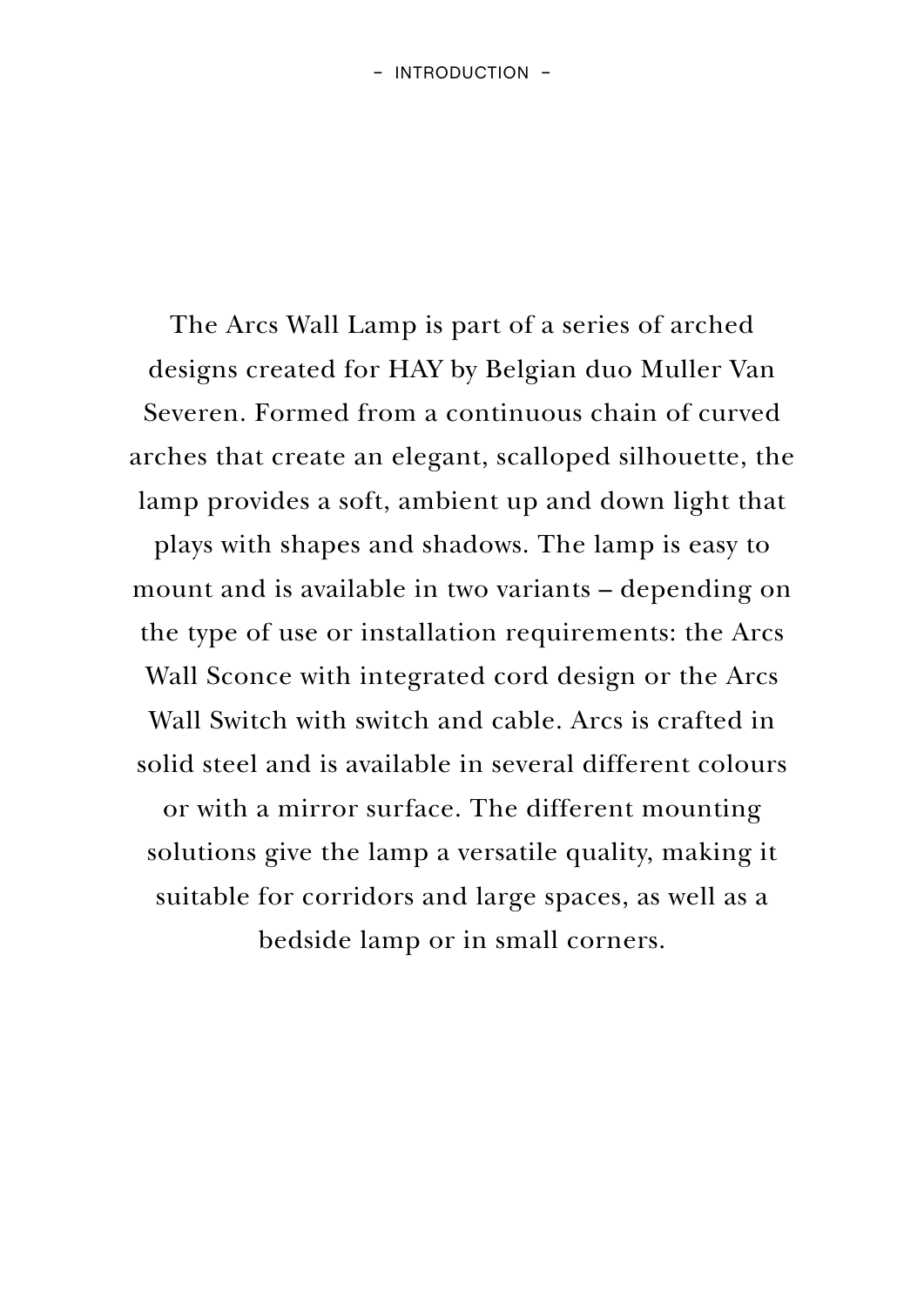### TECHNICAL DATA

This product is fitted with an F14 LED bulb fitting. HAY recommends using this product with LED bulbs, max. 8W. HAY will not accept any responsibility for any accidents, injuries or damages that occur due to the use of incorrect bulbs.

#### ATTENTION

Ensure that the power supply to the circuit has clearly been turned OFF before installing the product. In some countries, electrical installation must be carried out by authorised electricians/contractors; please check with your local authority for guidance.

The product must not be modified in any way. HAY accepts no responsibility for any products that have been modified or tampered with. If the external flexible cable or cord of this luminaire is damaged, it should be exclusively replaced by a qualified electrician in order to avoid an electrical hazard. This lamp is designed for indoor use only.

#### CARE AND MAINTENANCE

The product can be cleaned with a soft damp cloth and mild detergent, or a dry microfibre cloth. Do not use alcohol or any other solvents to clean the product and avoid using abrasive or rough sponges. Ensure that the power supply has been turned OFF before cleaning the product.

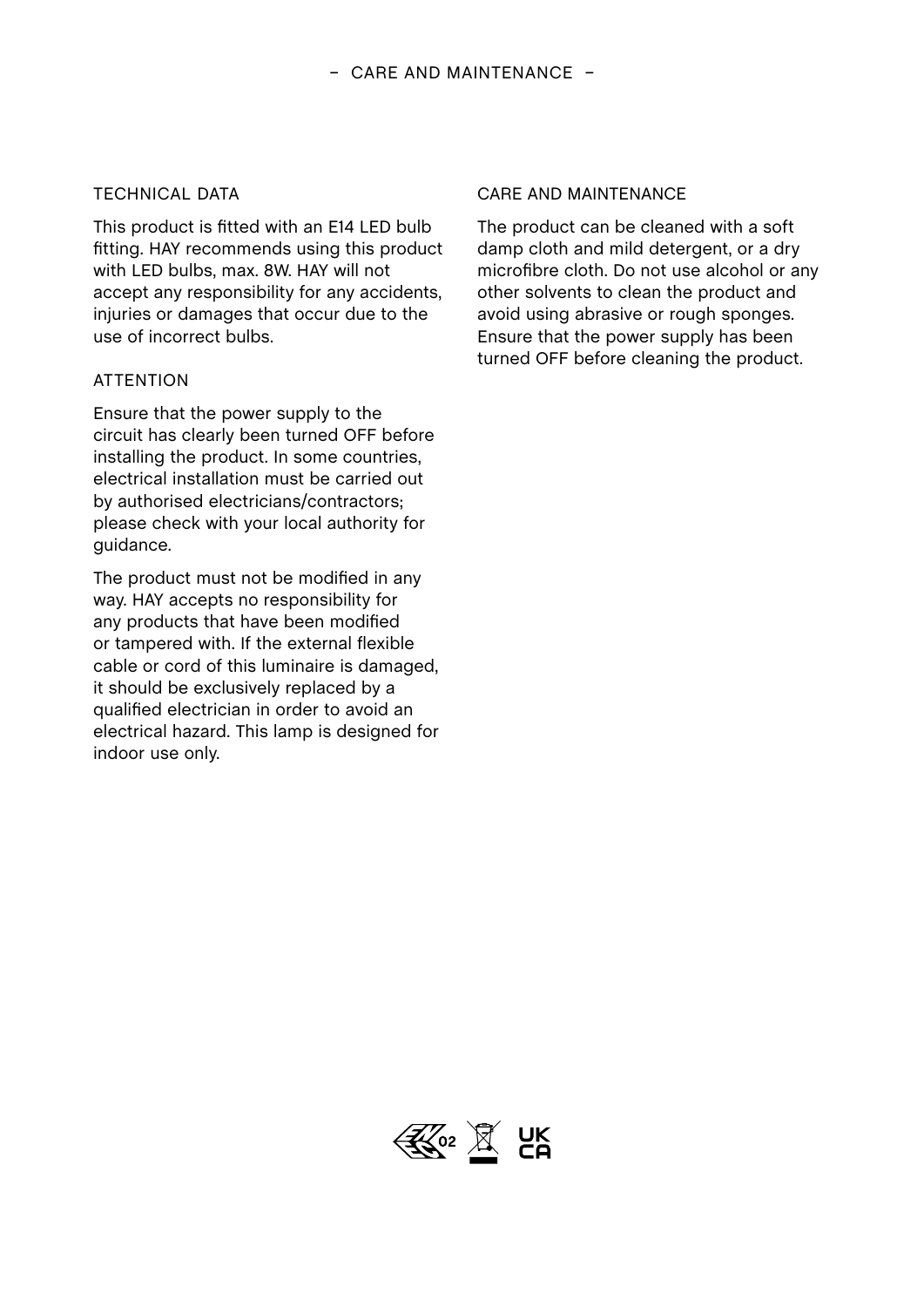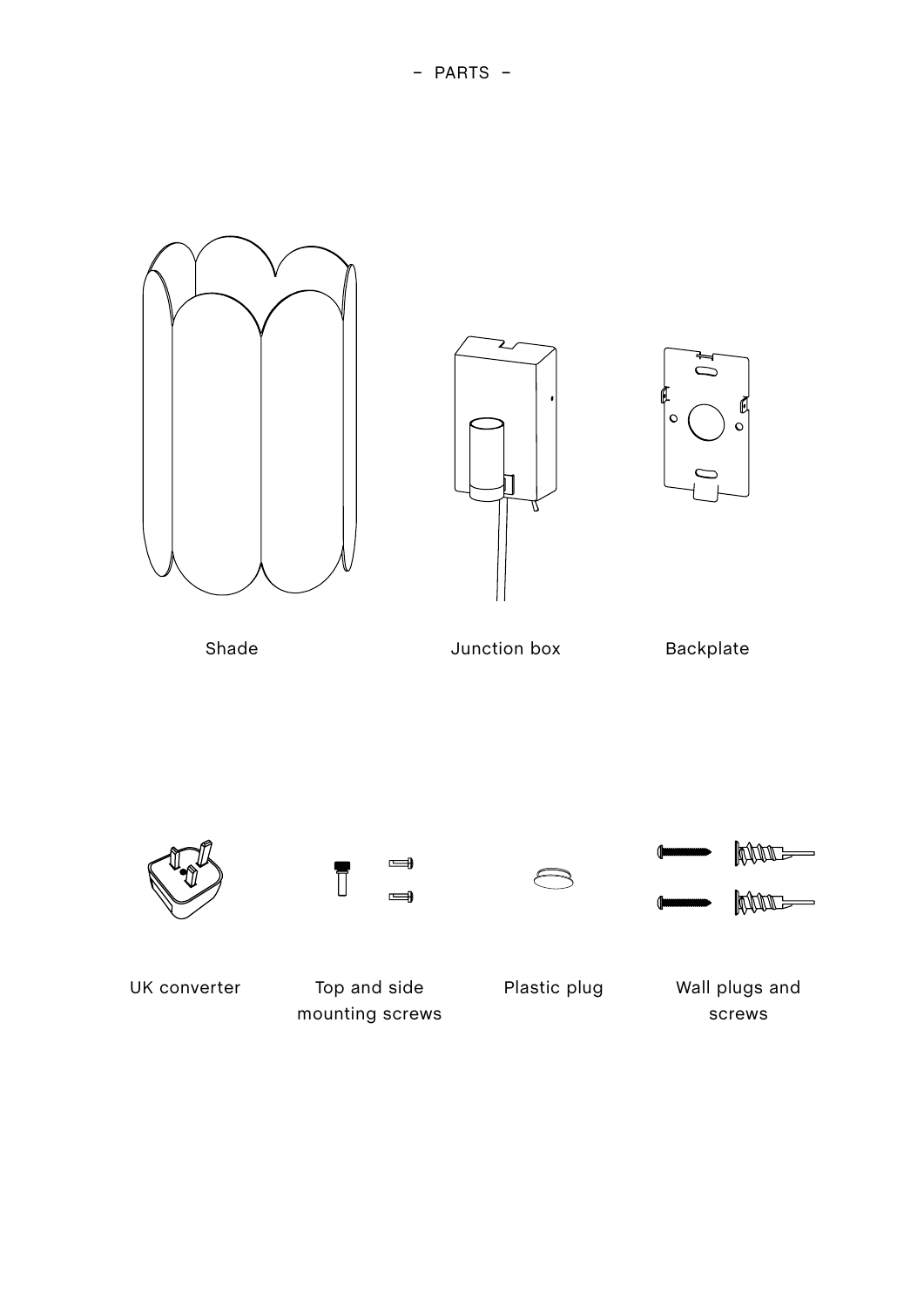Before installing the lamp, make sure that the power is turned off. Mark the position of where the lamp should be placed on the wall and drill two holes using the correct type of drill for the wall you are drilling into. The holes on the backplate can be used as guides, to ensure the correct distance between the holes.

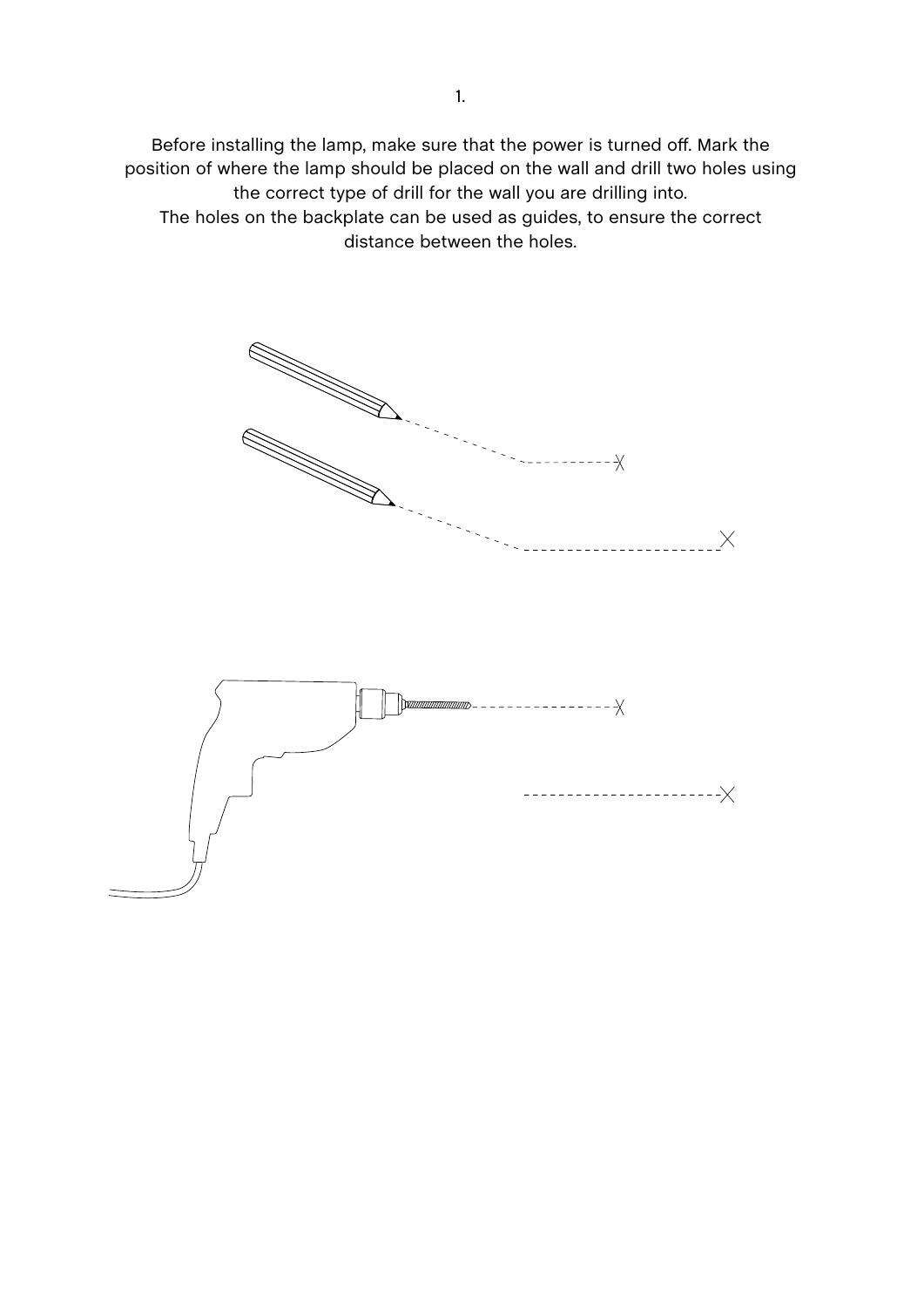Insert the wall plugs. Ensure you use the correct type of wall plug for the type of wall the lamp is to be mounted on. Once the wall plug is in place, you are ready to mount the backplate with the included screws.

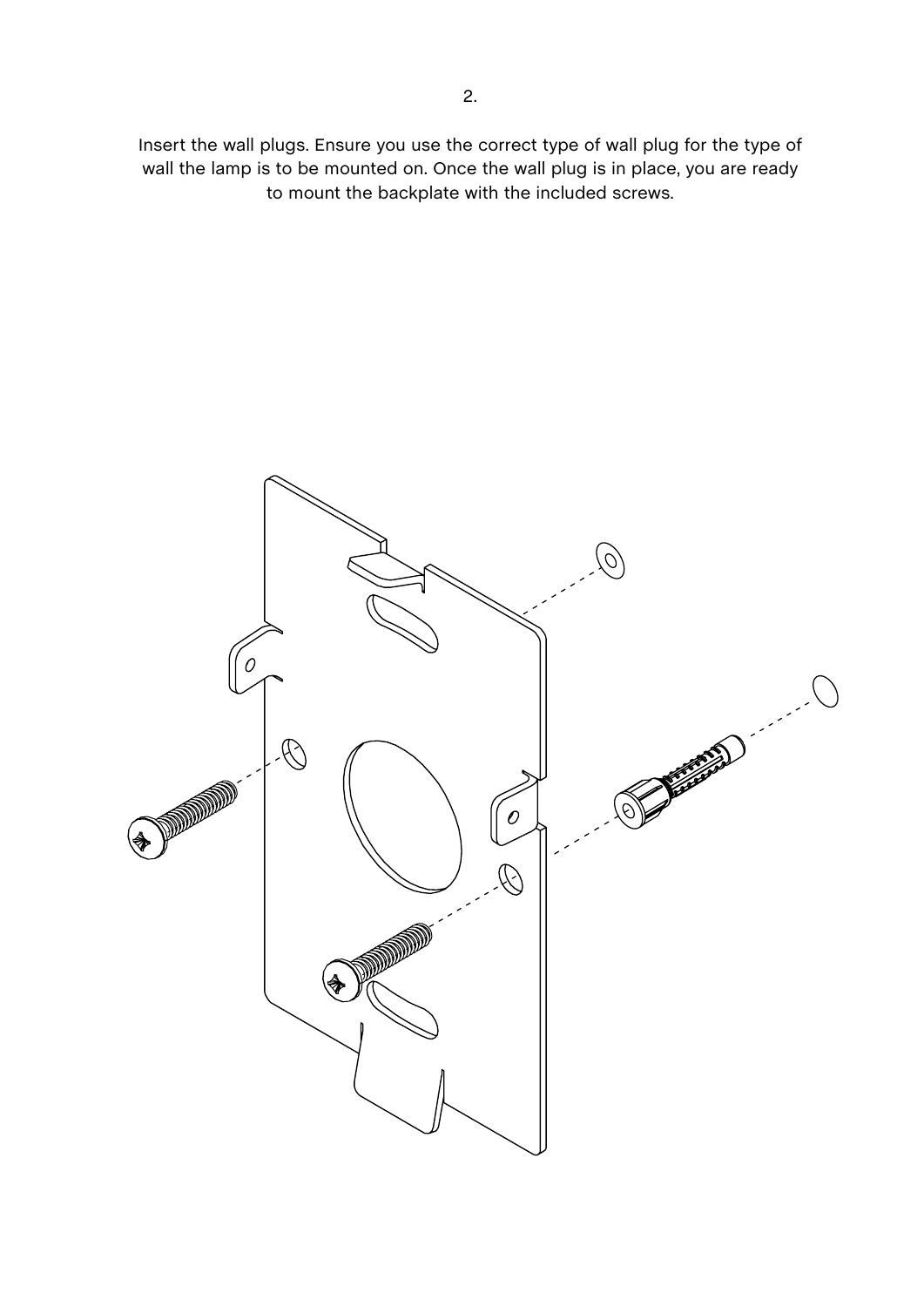Place the junction box over the backplate, before inserting and fastening the supplied mounting screws on each side of the junction box. Make sure it is fixed firmly in place. Take care not to overtighten the screws, as this could damage the threads.

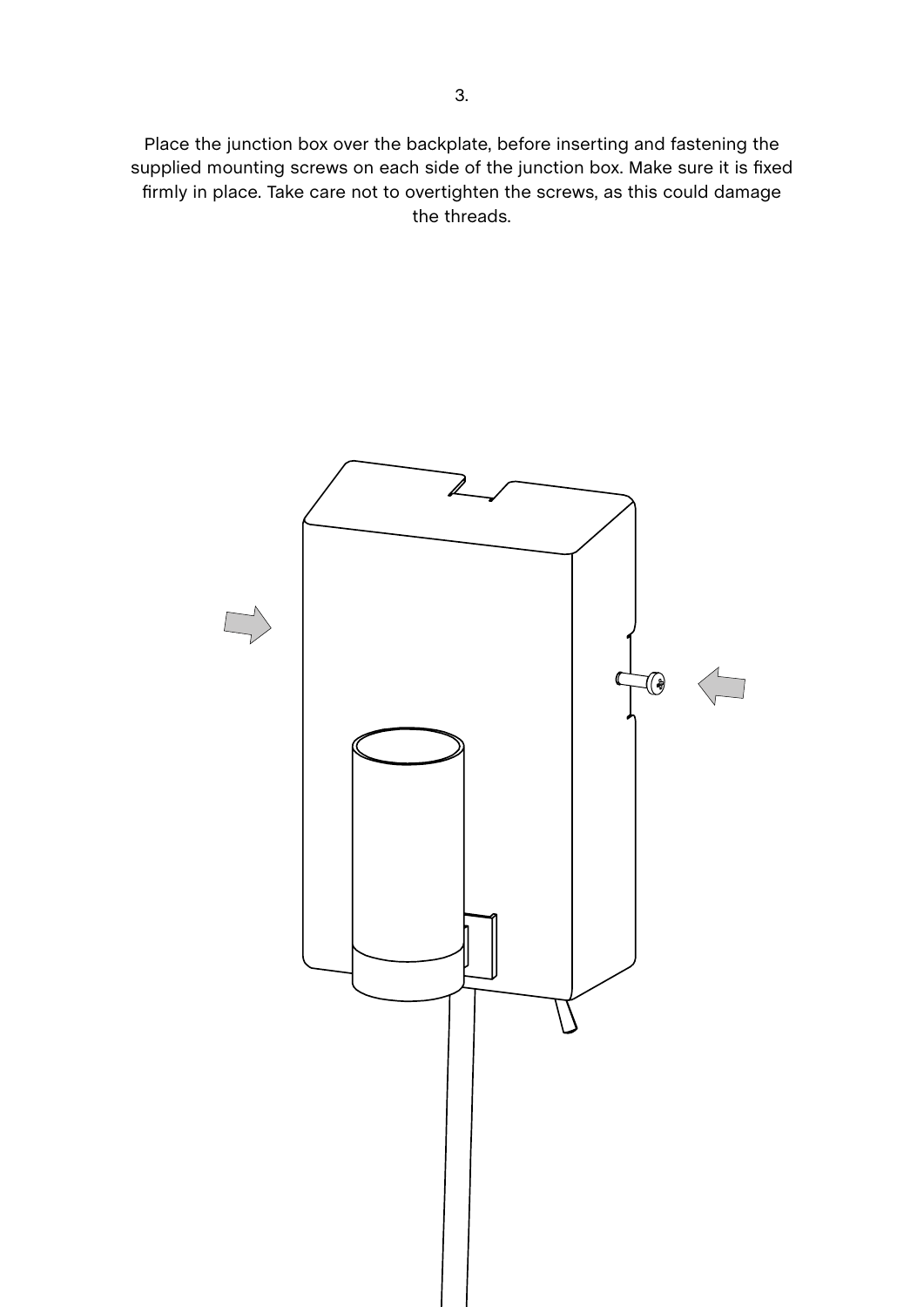Place the lamp shade carefully on the junction box. Place the shade so that it sits behind the bottom tab on the mounting bracket, and ensure it sits in place. Move the shade in towards the wall and align the top screw with the top tab of the junction box.

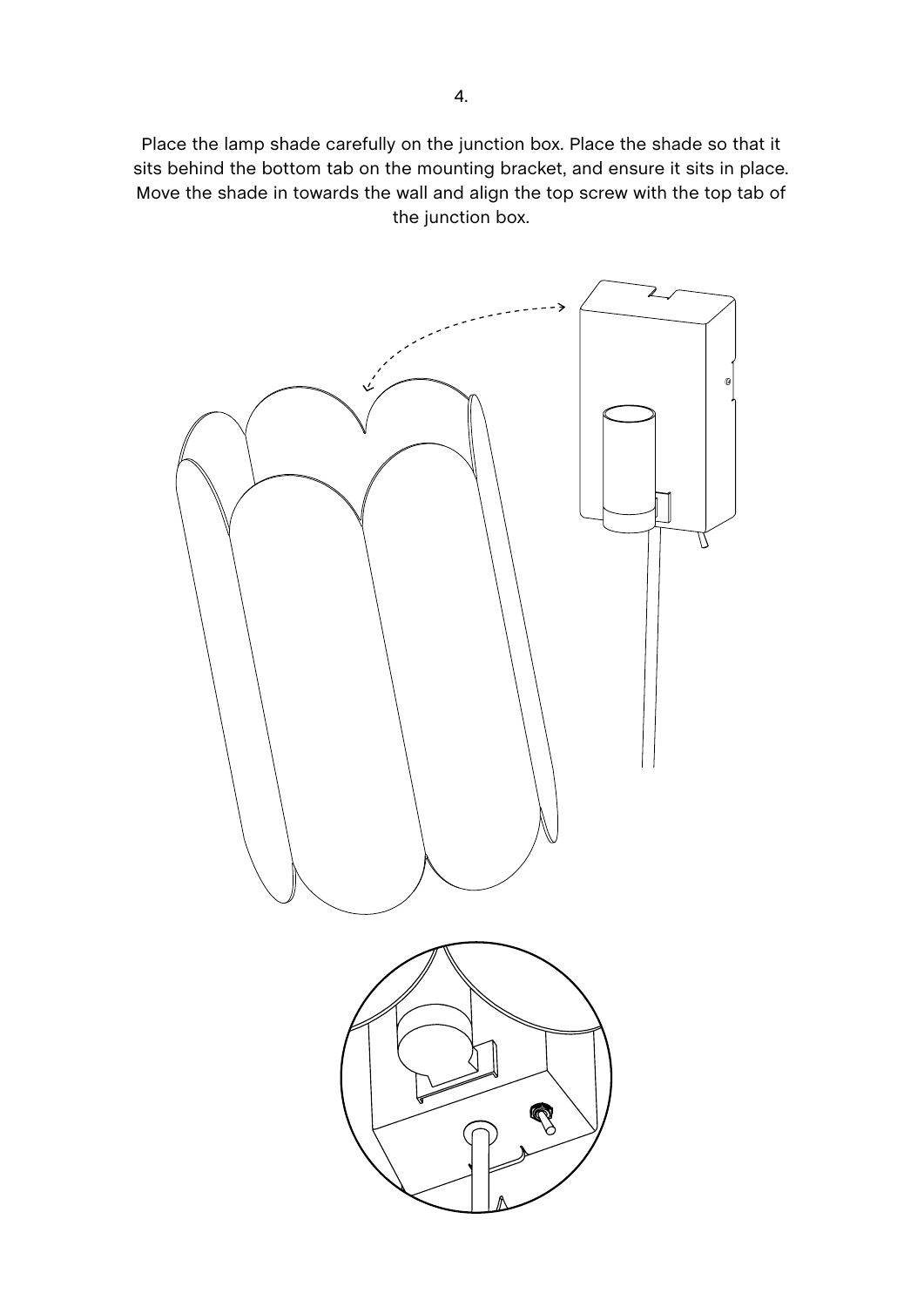Tighten the top screw carefully, until the shade sits firmly up against the wall. When the top screw is tightened, the bottom of the shade pulls upwards and locks behind the bottom tab of the mounting bracket. Once this step is done, the shade should sit firmly in place.

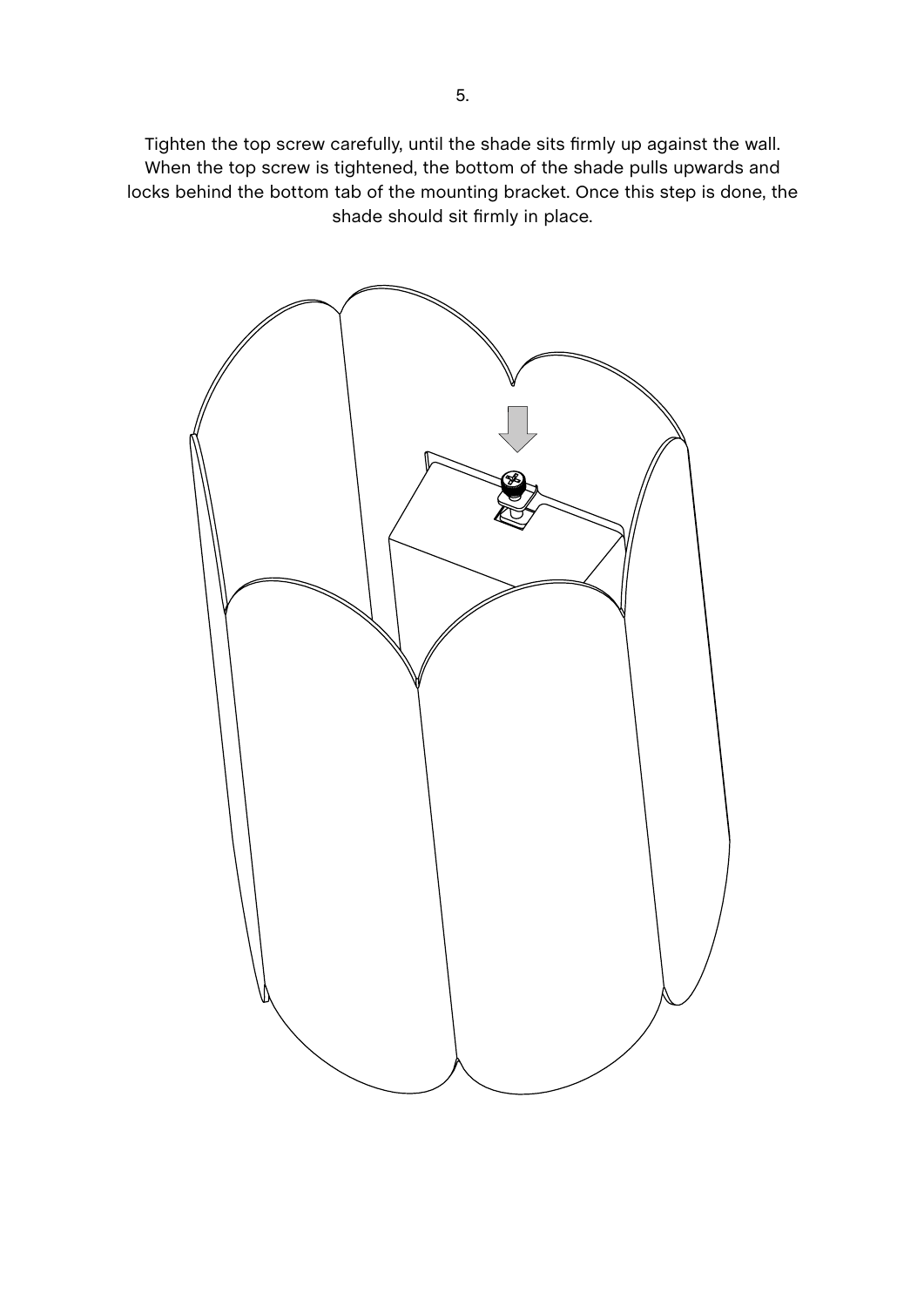For UK customers, insert the EU plug into the converter provided. Close the converter over the EU plug with the pins secured in the internal spring clip contacts. Screw the converter together to ensure the UK plug is secure.

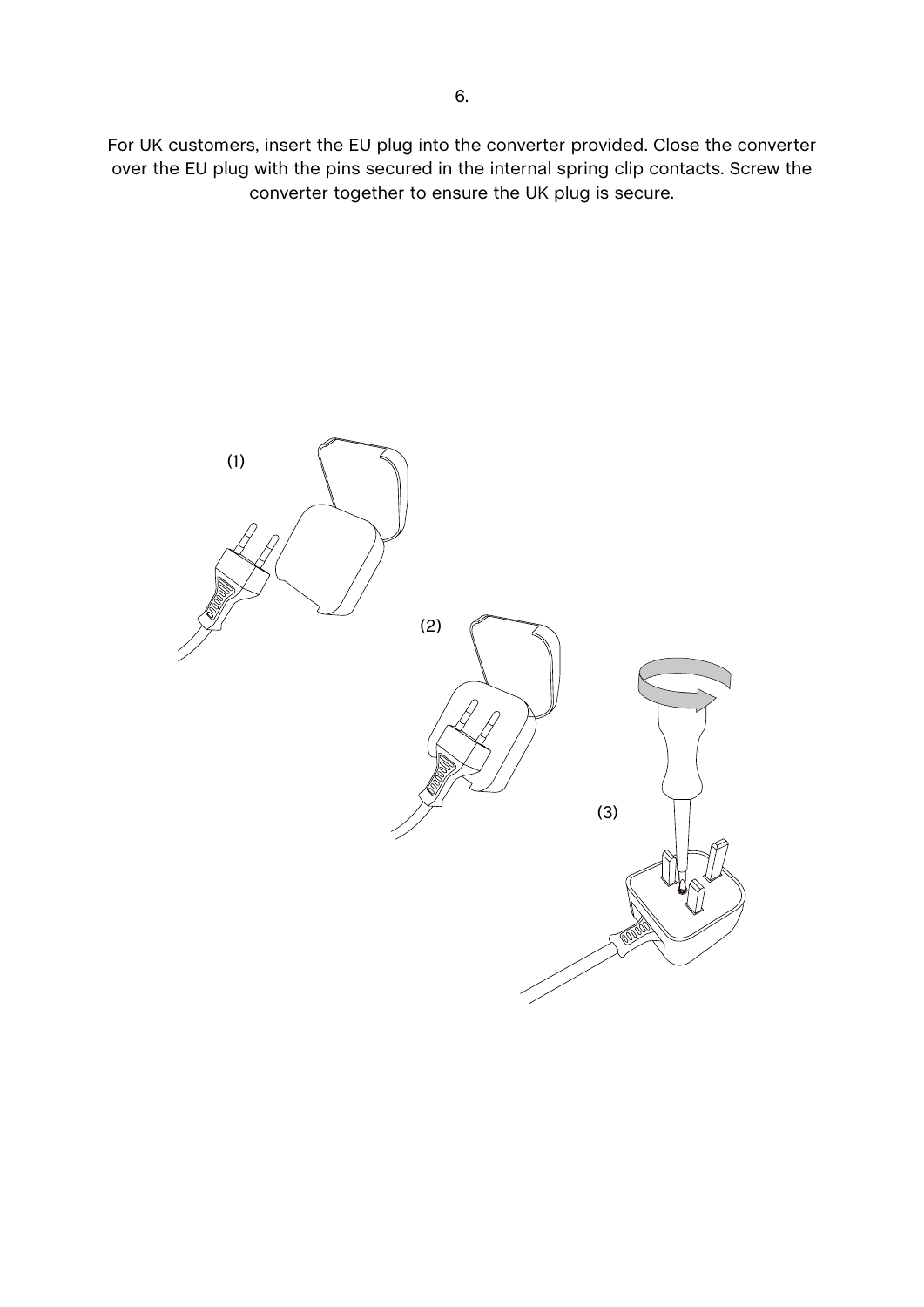Turn the power back on and test that the lamp is working.

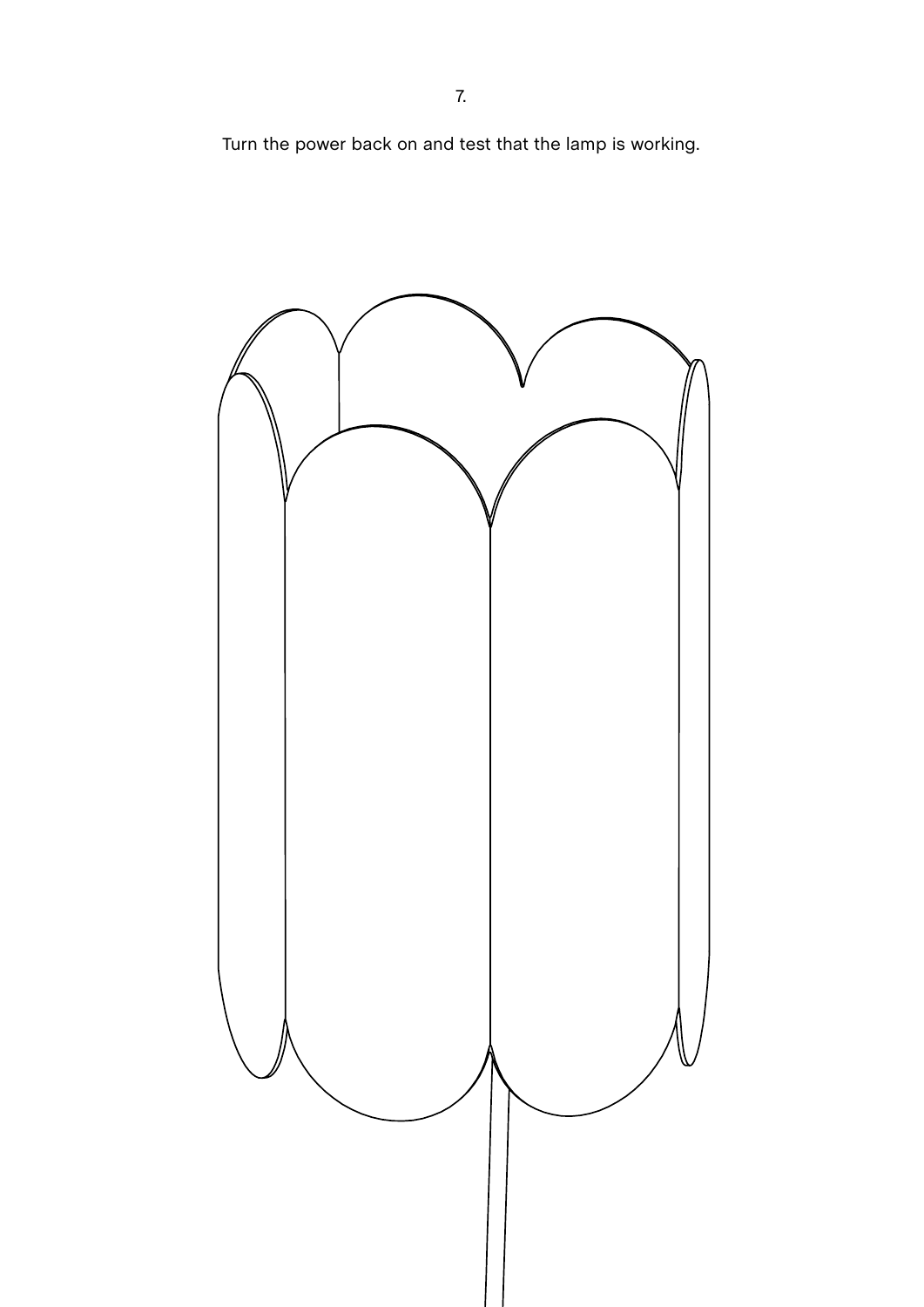Ensure that the power is off and screw an E14 bulb into the bulb fitting.

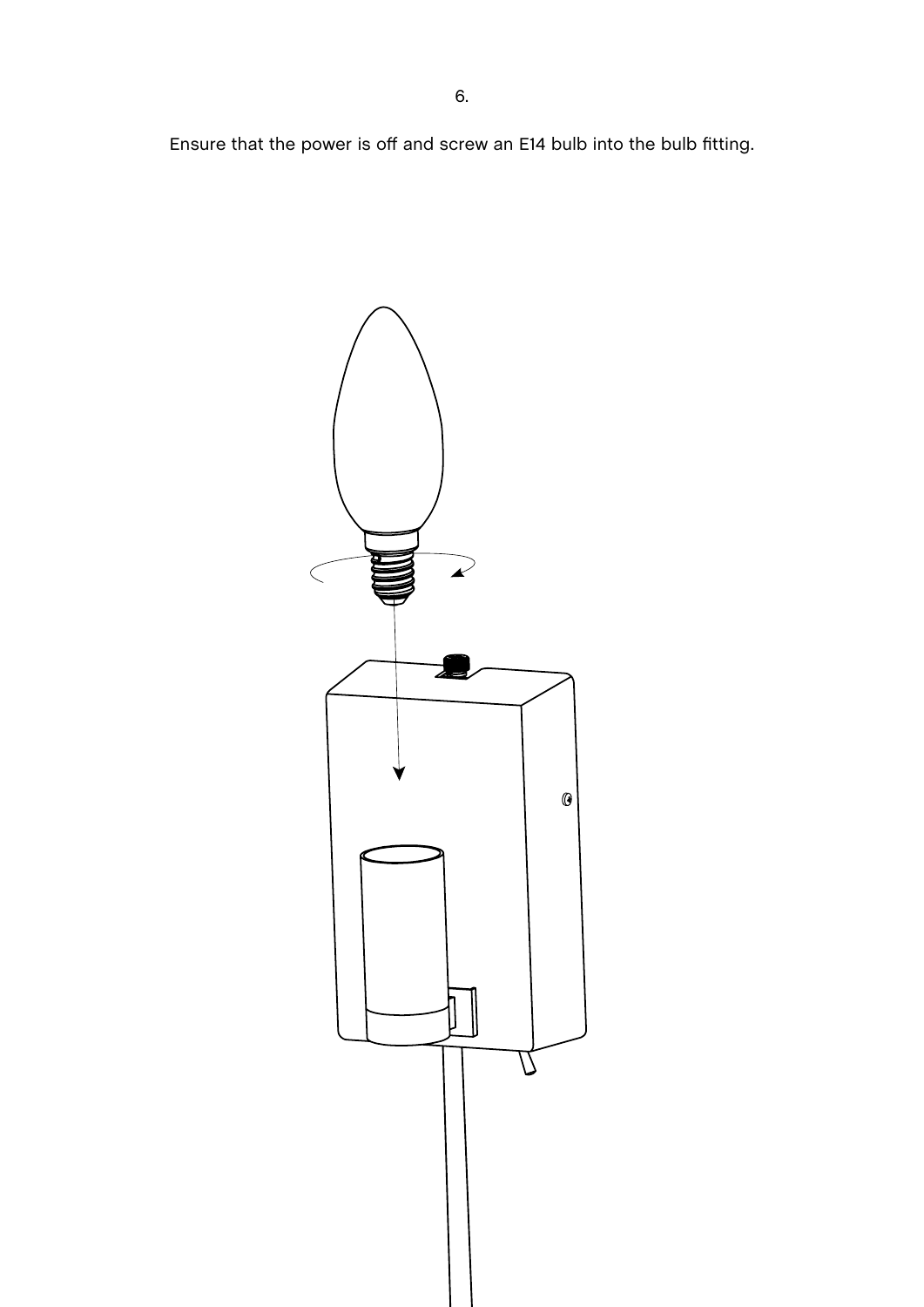## OPTIONAL

This lamp is sold with an trailing cable. If the lamp is to be mounted directly onto a power outlet/junction box, the trailing cable can be removed and the exit hole plugged with the included plastic cap. This task should exclusively be performed by a qualified electrician in order to avoid an electrical hazard. HAY will not accept any responsibility for any accidents, injuries or damages that occur due to incorrect wiring.